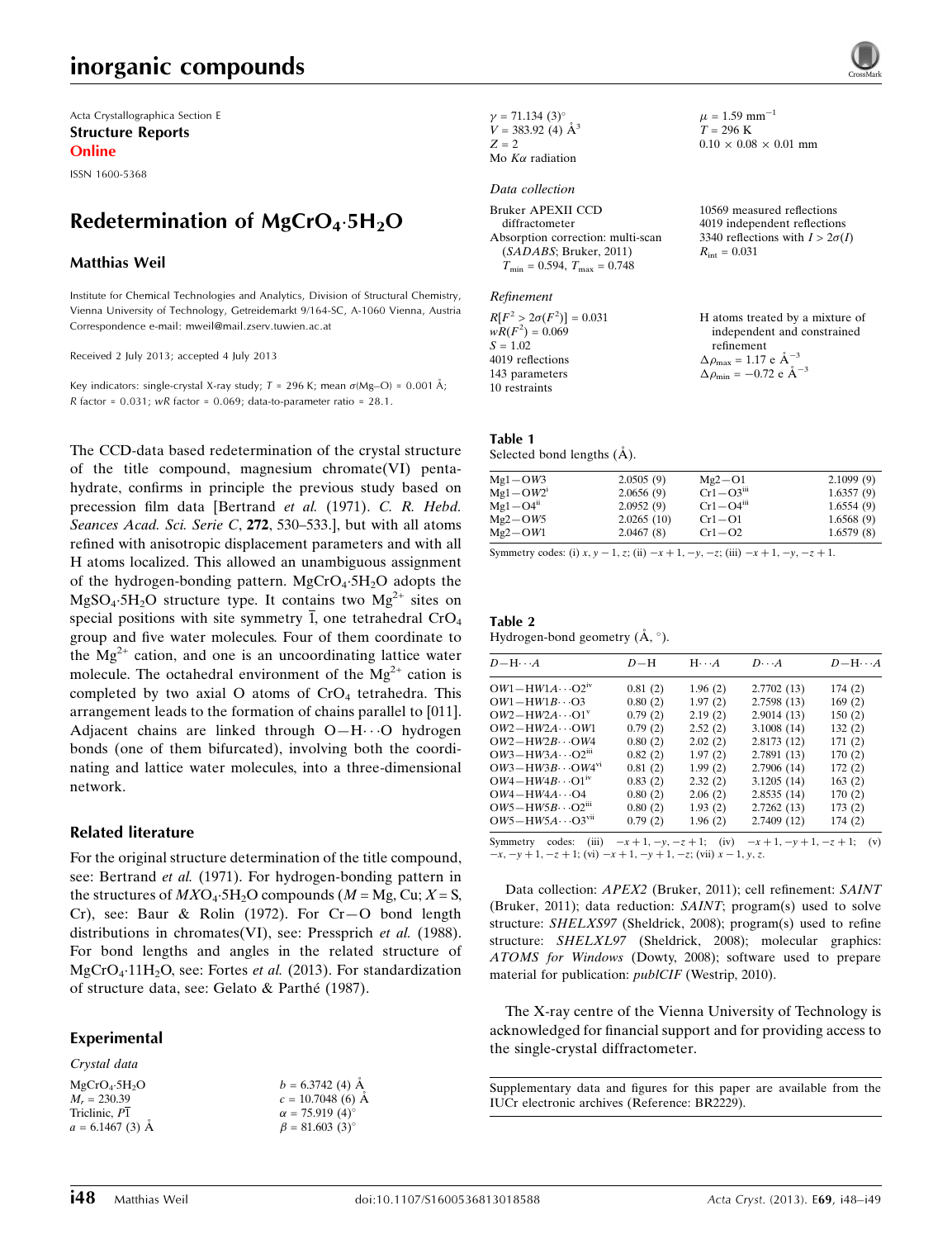### References

- [Baur, W. H. & Rolin, J. L. \(1972\).](https://scripts.iucr.org/cgi-bin/cr.cgi?rm=pdfbb&cnor=br2229&bbid=BB1) Acta Cryst. B28, 1448–1455.
- [Bertrand, G., Dusausoy, Y., Protas, J. & Watalle-Marion, G. \(1971\).](https://scripts.iucr.org/cgi-bin/cr.cgi?rm=pdfbb&cnor=br2229&bbid=BB2) C. R. Hebd. [Seances Acad. Sci. Ser. C](https://scripts.iucr.org/cgi-bin/cr.cgi?rm=pdfbb&cnor=br2229&bbid=BB2), 272, 530–533.
- Bruker (2011). APEX2, SAINT and SADABS[. Bruker AXS Inc., Madison,](https://scripts.iucr.org/cgi-bin/cr.cgi?rm=pdfbb&cnor=br2229&bbid=BB3) [Wisconsin, USA.](https://scripts.iucr.org/cgi-bin/cr.cgi?rm=pdfbb&cnor=br2229&bbid=BB3)

Dowty, E. (2008). ATOMS for Windows[. Shape Software, Kingsport,](https://scripts.iucr.org/cgi-bin/cr.cgi?rm=pdfbb&cnor=br2229&bbid=BB4) [Tennessee, USA.](https://scripts.iucr.org/cgi-bin/cr.cgi?rm=pdfbb&cnor=br2229&bbid=BB4)

- [Fortes, A. D., Wood, I. G. & Gutmann, M. J. \(2013\).](https://scripts.iucr.org/cgi-bin/cr.cgi?rm=pdfbb&cnor=br2229&bbid=BB5) Acta Cryst. C69, 324–329. [Gelato, L. M. & Parthe´, E. \(1987\).](https://scripts.iucr.org/cgi-bin/cr.cgi?rm=pdfbb&cnor=br2229&bbid=BB6) J. Appl. Cryst. 20, 139–143.
- [Pressprich, M. R., Willett, R. D., Poshusta, R. D., Saunders, S. C., Davis, H. B.](https://scripts.iucr.org/cgi-bin/cr.cgi?rm=pdfbb&cnor=br2229&bbid=BB7) [& Gard, H. B. \(1988\).](https://scripts.iucr.org/cgi-bin/cr.cgi?rm=pdfbb&cnor=br2229&bbid=BB7) Inorg. Chem. 27, 260–264.
- [Sheldrick, G. M. \(2008\).](https://scripts.iucr.org/cgi-bin/cr.cgi?rm=pdfbb&cnor=br2229&bbid=BB8) Acta Cryst. A64, 112–122. [Westrip, S. P. \(2010\).](https://scripts.iucr.org/cgi-bin/cr.cgi?rm=pdfbb&cnor=br2229&bbid=BB9) J. Appl. Cryst. 43, 920–925.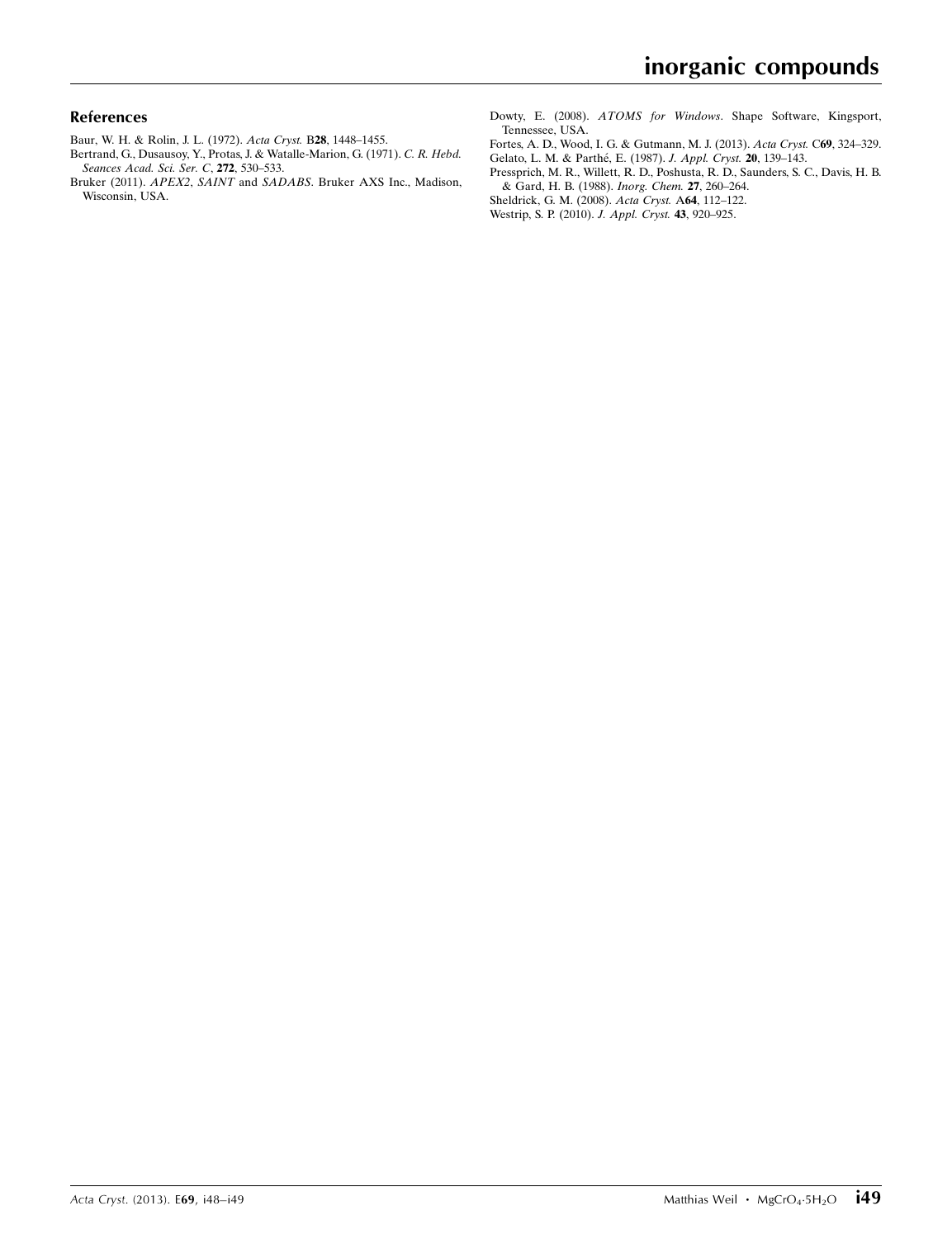# **supporting information**

*Acta Cryst.* (2013). E**69**, i48–i49 [doi:10.1107/S1600536813018588]

## **Redetermination of MgCrO4·5H2O**

### **Matthias Weil**

### **S1. Comment**

In the current study MgCrO<sub>4</sub>.5H<sub>2</sub>O was prepared as a precursor for preparation of anhydrous MgCrO<sub>4</sub>. The structure of MgCrO4.5H2O has already been determined from film data (precession camera) by Bertrand *et al.* (1971), revealing isotypism with MgSO<sub>4</sub>.5H<sub>2</sub>O, CuSO<sub>4</sub>.5H<sub>2</sub>O and other  $MXO<sub>4</sub>$ .5H<sub>2</sub>O structures ( $M = Mg$  or a divalent first row transition metal;  $X = S$ , Se, Cr). The original refinement of MgCrO<sub>4</sub>.5H<sub>2</sub>O did not report any standard uncertainties on lattice parameters and atomic coordinates. It converged with a *R* value of 0.095, with the displacement parameters of all atoms refined isotropically and with no H-atoms localized. The geometric parameters (bond lengths, bond angles, hydrogen bonding pattern) of the crystal structures of the three isotypic salts MgSO<sub>4</sub>.5H<sub>2</sub>O, CuSO<sub>4</sub>.5H<sub>2</sub>O and MgCrO<sub>4</sub>.5H<sub>2</sub>O were compared by Baur & Rolin (1972), using the original MgCrO4.5H2O data by Bertrand *et al.* (1971) under assumption of geometrically calculated hydrogen positions for the water molecules. Therefore a redetermination of the MgCrO4.5H2O structure based on modern CCD-based intensity data seemed appropriate. The current study revealed all non-H atoms with anisotropic displacement parameters and with all H atoms localized, allowing an unambiguous assignment of the hydrogen-bonding pattern, together with more accurate bond lengths.

In a crystal chemical sense, MgCrO<sub>4</sub>.5H<sub>2</sub>O is better represented by the formula  $[Mg(H_2O)_4]CrO_4H_2O$ . Its structure contains two Mg<sup>2+</sup> cations, each located on an inversion centre, one CrO<sub>4</sub><sup>2</sup> anion and five water molecules. The Mg<sup>2+</sup> cations are octahedrally surrounded by four water molecules in equatorial sites and by O atoms of CrO4 tetrahedra in axial sites. The bridging character of the  $CrO<sub>4</sub>$  tetrahedra leads to the formation of chains extending parallel to [011] (Fig. 1). The two [MgO2(H2O)4] octahedra are slightly distorted (Table 1), with average Mg—O bond lengths of 2.070 for Mg1 and 2.061 for Mg2. The CrO<sub>4</sub> tetrahedron is likewise slightly distorted and has a mean Cr—O bond lengths of 1.658 Å, typical for chromates(VI) with isolated CrO<sub>4</sub> anions (1.646 (25) Å; Pressprich *et al.* 1988). The values of bond lengths and angles of the  $MgO_6$  octahedron and the CrO<sub>4</sub> tetrahedron in the title structure are in the same range as in the related undecahydrate MgCrO4.11H2O (Fortes *et al.*, 2013).

Neighbouring chains are linked through O—H···O hydrogen bonds, involving the coordinating water molecules as well as the lattice water molecule (OW4). The strength of most of the hydrogen bonds can be considered as medium-strong, with O···O separations between 2.7262 (13) and 2.7906 (14) Å. Somewhat weaker hydrogen bonds are also present, with O…O separations  $> 2.80$  Å, and the longest O…O separation being 3.1205 (14) Å. It is interesting to note that HW2A protons are involved in a bifurcated hydrogen bond (Table 1).

The experimentally determined hydrogen bonding scheme of  $[Mg(H_2O)_4]CrO_4.H_2O$  is in good agreement with the one calculated and discussed previously by Baur & Rolin (1972).

### **S2. Experimental**

Half-concentrated chromic acid, prepared by dissolving  $CrO<sub>3</sub>$  in water, was neutralized with MgCO<sub>3</sub>. This solution was evaporated until dryness and the resulting solid recrystallized in water. Yellow crystals with a platy habit and edge length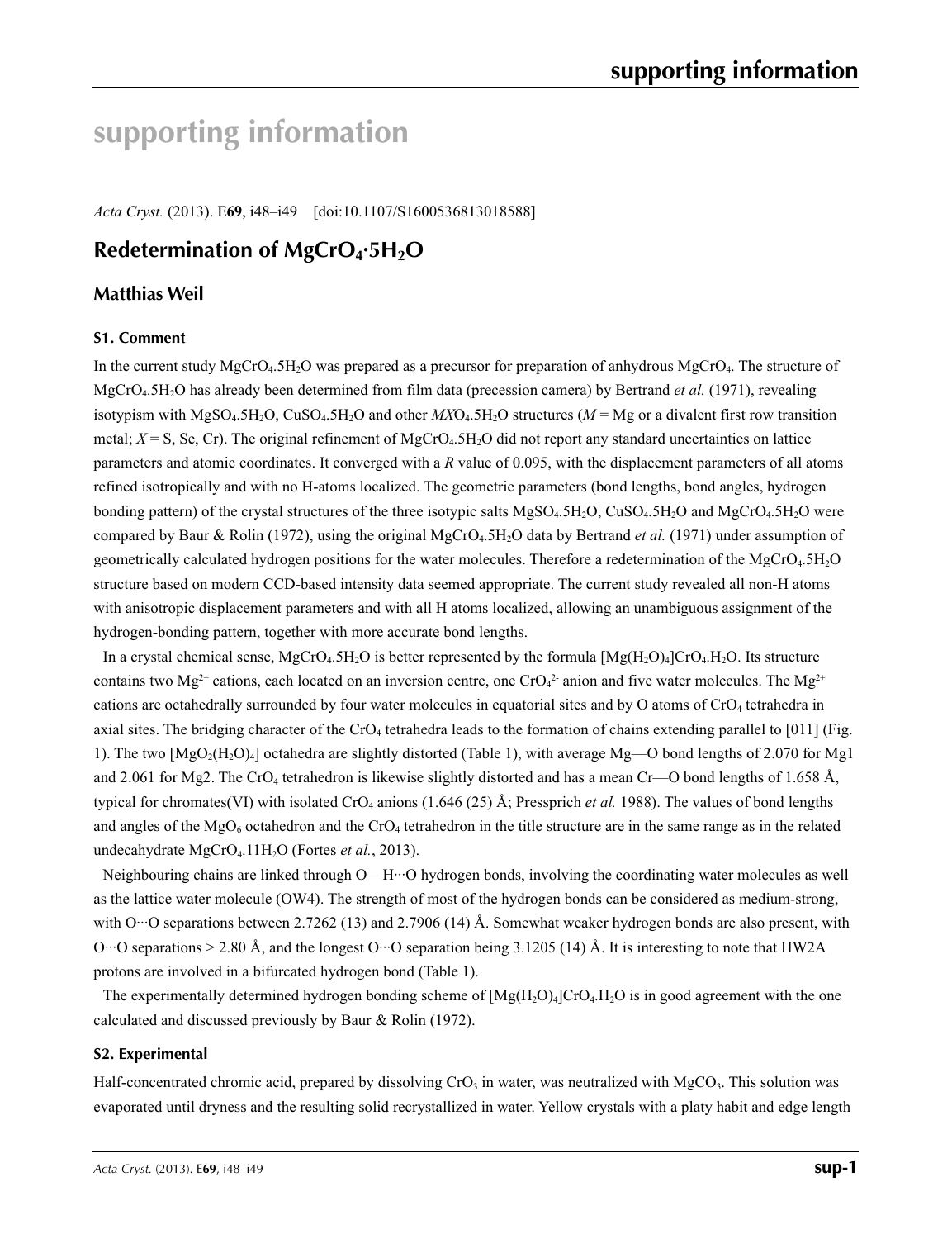up to 1 mm were obtained.

### **S3. Refinement**

In the original study (Bertrand *et al.*, 1971) a non-reduced setting in space group  $\overline{P1}$  has been used, with lattice parameters  $a = 6.384$ ,  $b = 10.702$ ,  $c = 6.115$  Å,  $a = 81.55$ ,  $\beta = 108.75$ ,  $\gamma = 104.333$  °. For the present study the unit-cell parameters were transformed into the reduced cell using the transformation matrix (0 0  $\overline{1}$ , 1 0 0, 0  $\overline{1}$ ). For refinement, the atomic coordinates of the original determination were used as starting parameters. They were finally standardized with *STRUCTURE TIDY* (Gelato & Parthé, 1987). All H atoms were discernible from difference maps. Their coordinates were refined with distance restraints of  $d(O-H) = 0.82$  (5) Å, with individual  $U_{iso}$  parameters for each H atom. One reflection (0 0 1) was affected by the beam stop and was omitted from the refinement.



### **Figure 1**

Projection of the structure of MgCrO<sub>4</sub>.5H<sub>2</sub>O along [110]. MgO<sub>6</sub> octahedra are blue, CrO<sub>4</sub> tetrahedra are red, O atoms are colourless. For non-H atoms, displacement parameters are given at the 90% probability level. O—H···O hydrogen bonds are indicated by green lines.

### **Magnesium chromate(VI) pentahydrate**

| $\gamma = 71.134(3)$ °                 |
|----------------------------------------|
| $V = 383.92$ (4) Å <sup>3</sup>        |
| $Z = 2$                                |
| $F(000) = 236$                         |
| $D_x = 1.993$ Mg m <sup>-3</sup>       |
| Mo Ka radiation, $\lambda = 0.71073$ Å |
| Cell parameters from 3623 reflections  |
| $\theta$ = 3.5–39.7°                   |
| $\mu$ = 1.59 mm <sup>-1</sup>          |
|                                        |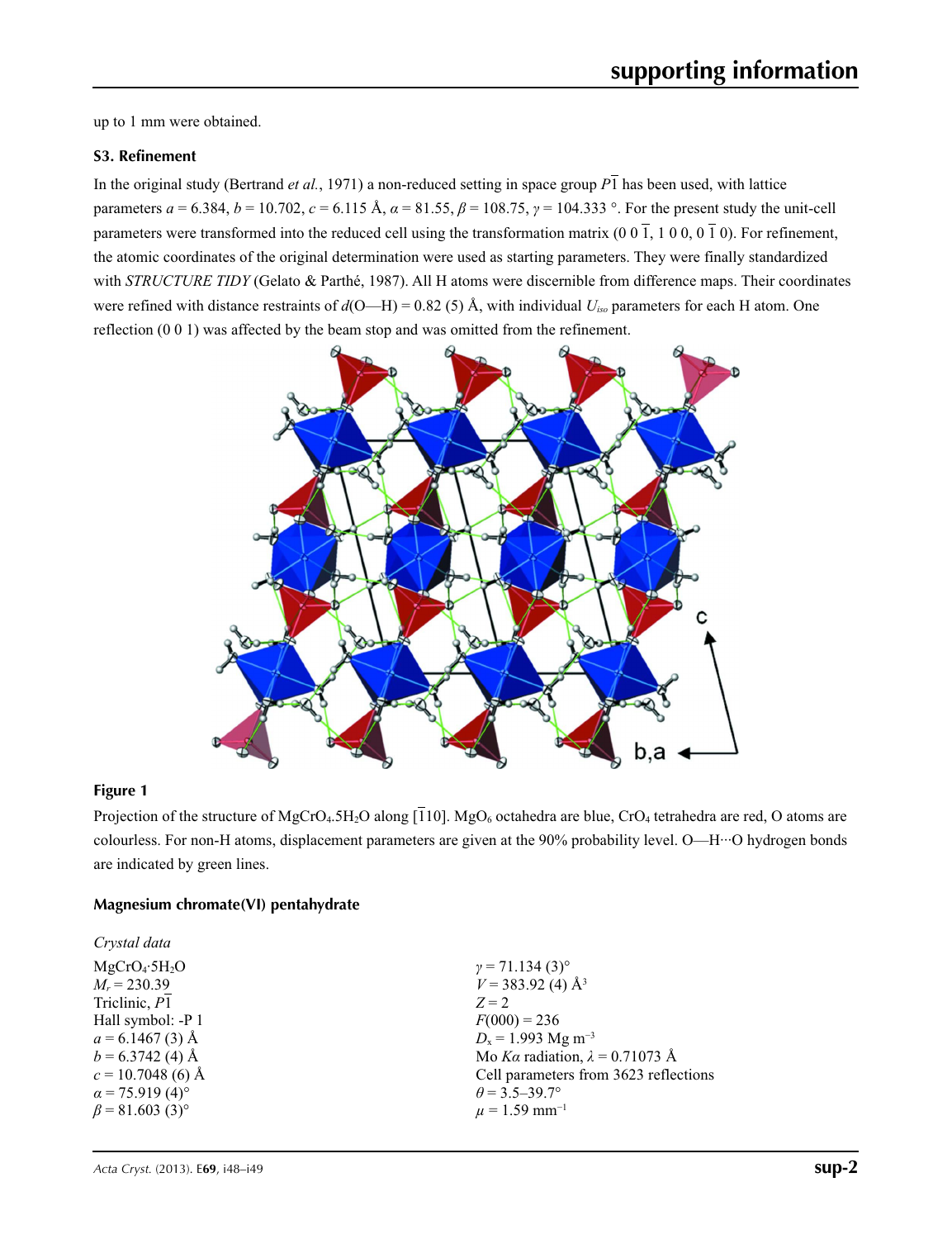### $T = 296$  K Plate, yellow

*Data collection*

| Bruker APEXII CCD                        | 10569 measured reflections                                              |
|------------------------------------------|-------------------------------------------------------------------------|
| diffractometer                           | 4019 independent reflections                                            |
| Radiation source: fine-focus sealed tube | 3340 reflections with $I > 2\sigma(I)$                                  |
| Graphite monochromator                   | $R_{\text{int}} = 0.031$                                                |
| $\omega$ and $\varphi$ -scans            | $\theta_{\text{max}} = 37.5^{\circ}, \theta_{\text{min}} = 3.5^{\circ}$ |
| Absorption correction: multi-scan        | $h = -10 \rightarrow 10$                                                |
| (SADABS; Bruker, 2011)                   | $k = -10 \rightarrow 10$                                                |
| $T_{\min} = 0.594$ , $T_{\max} = 0.748$  | $l = -17 \rightarrow 18$                                                |
| Refinement                               |                                                                         |
| Refinement on $F^2$                      | Primary atom site location: isomorphous                                 |
| Least-squares matrix: full               | structure methods                                                       |

tructure methods Hydrogen site location: difference Fourier map H atoms treated by a mixture of independent and constrained refinement  $w = 1/[\sigma^2 (F_o^2) + (0.0263P)^2 + 0.1663P]$ where  $P = (F_o^2 + 2F_c^2)/3$  $(\Delta/\sigma)_{\text{max}}$  < 0.001 Δ*ρ*max = 1.17 e Å−3

 $0.10 \times 0.08 \times 0.01$  mm

### *Special details*

 $R[F^2 > 2\sigma(F^2)] = 0.031$  $wR(F^2) = 0.069$  $S = 1.02$ 4019 reflections 143 parameters 10 restraints

**Geometry**. All e.s.d.'s (except the e.s.d. in the dihedral angle between two l.s. planes) are estimated using the full covariance matrix. The cell e.s.d.'s are taken into account individually in the estimation of e.s.d.'s in distances, angles and torsion angles; correlations between e.s.d.'s in cell parameters are only used when they are defined by crystal symmetry. An approximate (isotropic) treatment of cell e.s.d.'s is used for estimating e.s.d.'s involving l.s. planes. **Refinement**. Refinement of  $F^2$  against ALL reflections. The weighted *R*-factor  $wR$  and goodness of fit *S* are based on  $F^2$ , conventional *R*-factors *R* are based on *F*, with *F* set to zero for negative  $F^2$ . The threshold expression of  $F^2 > \sigma(F^2)$  is used only for calculating *R*-factors(gt) *etc*. and is not relevant to the choice of reflections for refinement. *R*-factors based on *F*<sup>2</sup> are statistically about twice as large as those based on *F*, and *R*- factors based on ALL data will be even larger.

 $\Delta \rho_{\rm min} = -0.72$  e Å<sup>-3</sup>

*Fractional atomic coordinates and isotropic or equivalent isotropic displacement parameters (Å2 )*

|                 | $\boldsymbol{x}$ | v           | Ζ            | $U_{\rm iso}*/U_{\rm eq}$ |  |
|-----------------|------------------|-------------|--------------|---------------------------|--|
| Mg1             | 0.0000           | 0.0000      | 0.0000       | 0.00672(11)               |  |
| Mg2             | 0.0000           | 0.5000      | 0.5000       | 0.00587(10)               |  |
| Cr1             | 0.35414(3)       | 0.02843(3)  | 0.709355(18) | 0.00508(4)                |  |
| <b>O1</b>       | 0.17472(14)      | 0.28496(15) | 0.66131(9)   | 0.00919(15)               |  |
| O <sub>2</sub>  | 0.61762(13)      | 0.04795(15) | 0.70554(9)   | 0.00825(15)               |  |
| O <sub>3</sub>  | 0.64389(14)      | 0.14163(16) | 0.38351(9)   | 0.00978(16)               |  |
| O4              | 0.72867(14)      | 0.07678(16) | 0.14081(9)   | 0.00919(15)               |  |
| OW1             | 0.30276(14)      | 0.54057(17) | 0.40541(10)  | 0.01038(16)               |  |
| HW1A            | 0.331(4)         | 0.660(3)    | 0.378(2)     | $0.029(6)$ *              |  |
| HW1B            | 0.413(3)         | 0.435(3)    | 0.397(2)     | $0.032(6)$ *              |  |
| OW <sub>2</sub> | 0.16925(14)      | 0.70426(17) | 0.12175(9)   | 0.01025(16)               |  |
| HW2A            | 0.118(4)         | 0.675(4)    | 0.1938(16)   | $0.027(6)$ *              |  |
| HW2B            | 0.305(3)         | 0.669(4)    | 0.130(2)     | $0.026(5)$ *              |  |
| OW3             | 0.16025(16)      | 0.18082(17) | 0.06898(10)  | 0.01161(17)               |  |
|                 |                  |             |              |                           |  |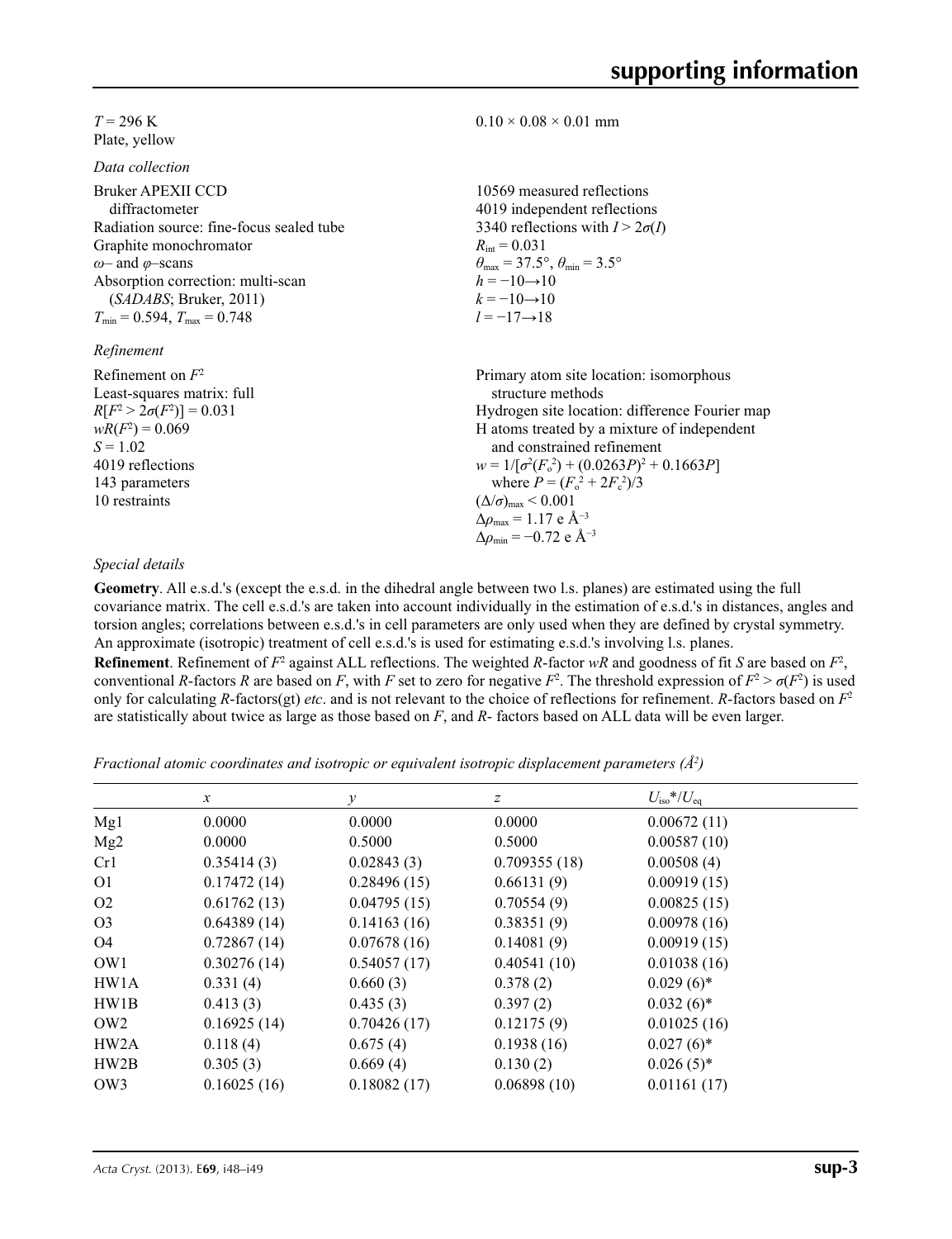| HW3A            | 0.240(3)    | 0.115(3)    | 0.1307(17)  | $0.024(5)$ * |
|-----------------|-------------|-------------|-------------|--------------|
| HW3B            | 0.221(4)    | 0.263(4)    | 0.016(2)    | $0.038(7)$ * |
| OW4             | 0.65171(16) | 0.54576(17) | 0.13300(10) | 0.01237(17)  |
| HW4A            | 0.689(4)    | 0.414(3)    | 0.130(2)    | $0.036(7)$ * |
| HW4B            | 0.714(4)    | 0.560(4)    | 0.1924(18)  | $0.030(6)$ * |
| OW <sub>5</sub> | 0.03331(14) | 0.23596(17) | 0.41734(10) | 0.01081(16)  |
| HW5A            | $-0.076(3)$ | 0.201(4)    | 0.413(2)    | $0.023(5)^*$ |
| HW5B            | 0.143(3)    | 0.156(3)    | 0.384(2)    | $0.029(6)$ * |
|                 |             |             |             |              |

*Atomic displacement parameters (Å2 )*

|                 | $U^{11}$   | $L^{22}$   | $\mathcal{L}^{\beta 3}$ | $I^{12}$       | $U^{13}$       | $U^{23}$      |
|-----------------|------------|------------|-------------------------|----------------|----------------|---------------|
| Mg1             | 0.0071(2)  | 0.0069(3)  | 0.0059(3)               | $-0.00218(18)$ | $-0.00012(17)$ | $-0.0010(2)$  |
| Mg2             | 0.0065(2)  | 0.0051(3)  | 0.0058(3)               | $-0.00195(18)$ | $-0.00013(17)$ | $-0.0007(2)$  |
| Cr1             | 0.00505(6) | 0.00478(8) | 0.00506(8)              | $-0.00132(5)$  | $-0.00015(5)$  | $-0.00072(6)$ |
| O <sub>1</sub>  | 0.0101(3)  | 0.0067(4)  | 0.0085(4)               | $-0.0003(3)$   | $-0.0012(3)$   | $-0.0001(3)$  |
| O <sub>2</sub>  | 0.0072(3)  | 0.0092(4)  | 0.0093(4)               | $-0.0038(3)$   | $-0.0002(3)$   | $-0.0021(3)$  |
| O <sub>3</sub>  | 0.0102(3)  | 0.0092(4)  | 0.0113(4)               | $-0.0021(3)$   | $-0.0015(3)$   | $-0.0054(3)$  |
| O <sub>4</sub>  | 0.0100(3)  | 0.0084(4)  | 0.0071(4)               | $-0.0023(3)$   | 0.0017(3)      | 0.0004(3)     |
| OW1             | 0.0078(3)  | 0.0071(4)  | 0.0147(4)               | $-0.0024(3)$   | 0.0022(3)      | $-0.0010(3)$  |
| OW <sub>2</sub> | 0.0094(3)  | 0.0116(4)  | 0.0074(4)               | $-0.0020(3)$   | $-0.0003(3)$   | 0.0006(3)     |
| OW <sub>3</sub> | 0.0143(4)  | 0.0125(4)  | 0.0099(4)               | $-0.0075(3)$   | $-0.0038(3)$   | 0.0007(3)     |
| OW4             | 0.0140(4)  | 0.0081(4)  | 0.0141(5)               | $-0.0029(3)$   | 0.0001(3)      | $-0.0018(3)$  |
| OW <sub>5</sub> | 0.0078(3)  | 0.0105(4)  | 0.0162(5)               | $-0.0024(3)$   | 0.0002(3)      | $-0.0075(3)$  |

*Geometric parameters (Å, º)*

| $Mg1$ —OW3 <sup>i</sup>                    | 2.0505(9)  | $Mg2$ —OW1                                   | 2.0467(8) |  |
|--------------------------------------------|------------|----------------------------------------------|-----------|--|
| $Mg1$ —OW3                                 | 2.0505(9)  | $Mg2$ —OW $1$ <sup>vi</sup>                  | 2.0467(8) |  |
| $Mg1$ — $OW2$ <sup>ii</sup>                | 2.0656(9)  | $Mg2 - O1$                                   | 2.1099(9) |  |
| $Mg1$ — $OW2$ <sup>iii</sup>               | 2.0656(9)  | $Mg2-O1$ <sup>vi</sup>                       | 2.1099(9) |  |
| $Mg1 - O4$ <sup>iv</sup>                   | 2.0952(9)  | $Cr1 - O3$ <sup>vii</sup>                    | 1.6357(9) |  |
| $Mg1 - O4v$                                | 2.0952(9)  | $Cr1 - O4$ <sup>vii</sup>                    | 1.6554(9) |  |
| $Mg2$ —OW5                                 | 2.0265(10) | $Cr1 - O1$                                   | 1.6568(9) |  |
| $Mg2$ — $OW5$ <sup>vi</sup>                | 2.0265(10) | $Cr1 - O2$                                   | 1.6579(8) |  |
|                                            |            |                                              |           |  |
| $OW3^i$ -Mg1--OW3                          | 180.00(5)  | $OW5^{vi}$ — $Mg2$ — $O1^{vi}$               | 92.35(4)  |  |
| $OW3^i$ -Mg1--OW2 <sup>ii</sup>            | 90.97(4)   | $OW1 - Mg2 - O1$ <sup>vi</sup>               | 88.90 (4) |  |
| $OW3$ —Mg1—OW2 <sup>ii</sup>               | 89.03(4)   | $OW1^{vi}$ — $Mg2$ — $O1^{vi}$               | 91.10(4)  |  |
| $OW3^i$ -Mg1--OW2iii                       | 89.03(4)   | $O1 - Mg2 - O1$ <sup>vi</sup>                | 180.00(3) |  |
| $OW3$ —Mg1—OW2iii                          | 90.97(4)   | $O3$ <sup>vii</sup> —Cr1—O4 <sup>vii</sup>   | 109.01(5) |  |
| $OW2^{\text{ii}}$ —Mg1—OW2 $^{\text{iii}}$ | 180.00(7)  | $O3$ <sup>vii</sup> —Cr1—O1                  | 111.25(5) |  |
| $OW3^i$ -Mg1- $O4^{iv}$                    | 91.55(4)   | $O4$ <sup>vii</sup> —Cr1—O1                  | 108.90(5) |  |
| $OW3$ —Mg1—O4 <sup>iv</sup>                | 88.45 (4)  | $O3$ <sup>vii</sup> —Cr1—O2                  | 109.30(4) |  |
| $OW2^{\text{ii}}$ -Mg1- $O4^{\text{iv}}$   | 88.19(4)   | $O4$ <sup>vii</sup> —Cr1—O2                  | 109.31(4) |  |
| OW2iii—Mg1—O4iv                            | 91.81(4)   | $O1 - Cr1 - O2$                              | 109.05(4) |  |
| $OW3^i$ -Mg1- $O4^v$                       | 88.45(4)   | $Cr1 - O1 - Mg2$                             | 142.08(6) |  |
| OW3- $Mgl$ -O4v                            | 91.55(4)   | $Cr1$ <sup>vii</sup> —O4—Mg1 <sup>viii</sup> | 140.12(5) |  |
|                                            |            |                                              |           |  |